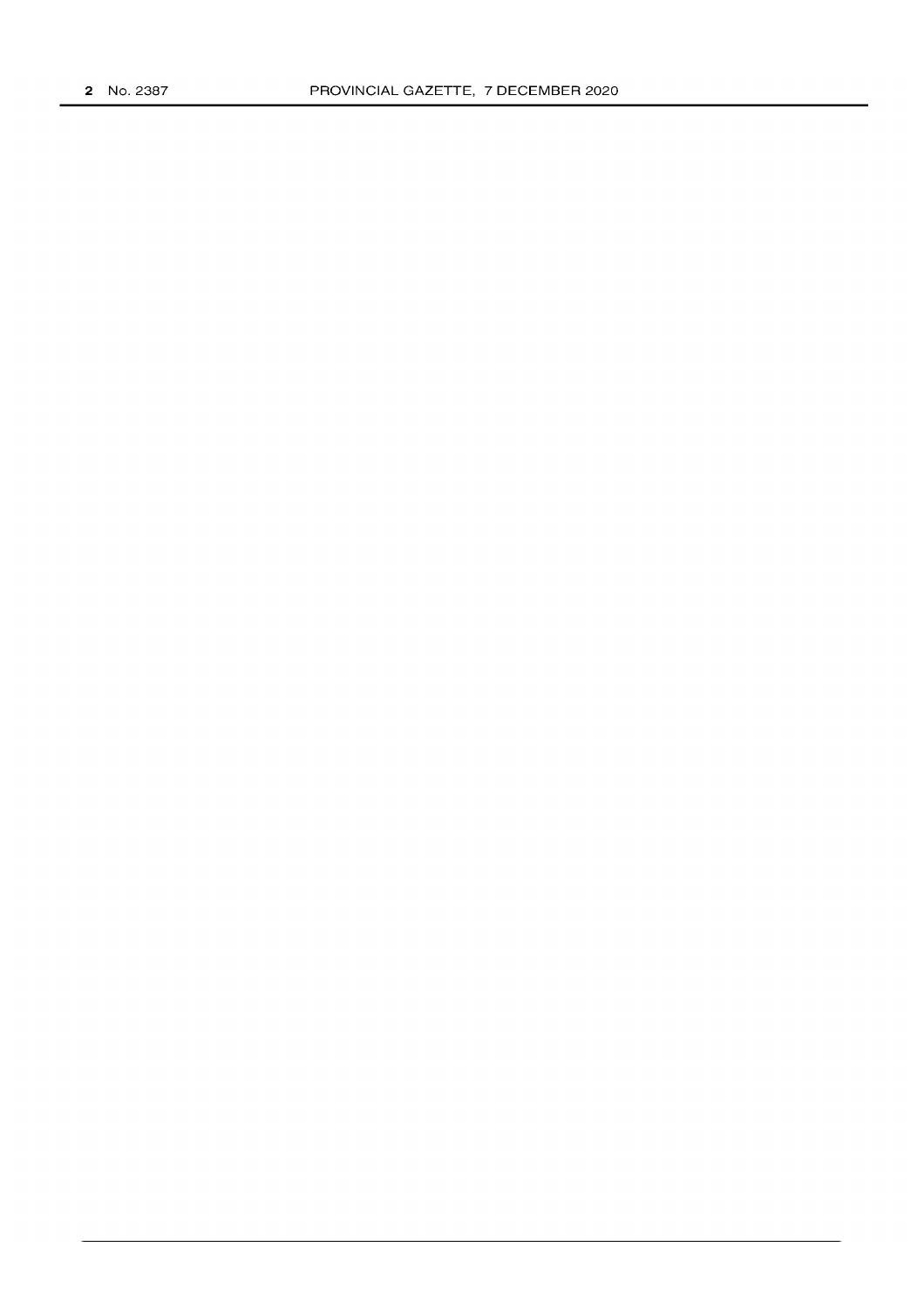## **CONTENTS**

|     |                                                                                                   | Gazette<br>No. | Page<br>No. |
|-----|---------------------------------------------------------------------------------------------------|----------------|-------------|
|     | <b>GENERAL NOTICES • ALGEMENE KENNISGEWINGS</b>                                                   |                |             |
| 121 | Kai Garib Spatial Planning and Land Use Management By-Law: Portion 26 of the Farm Bloemsmond 455, | 2387           | 14          |
| 121 | Kai Garib Ruimtelike Beplanning en Grondgebruikbestuur Verorderinge: Gedeelte 26 van die Plaas    | 2387           |             |